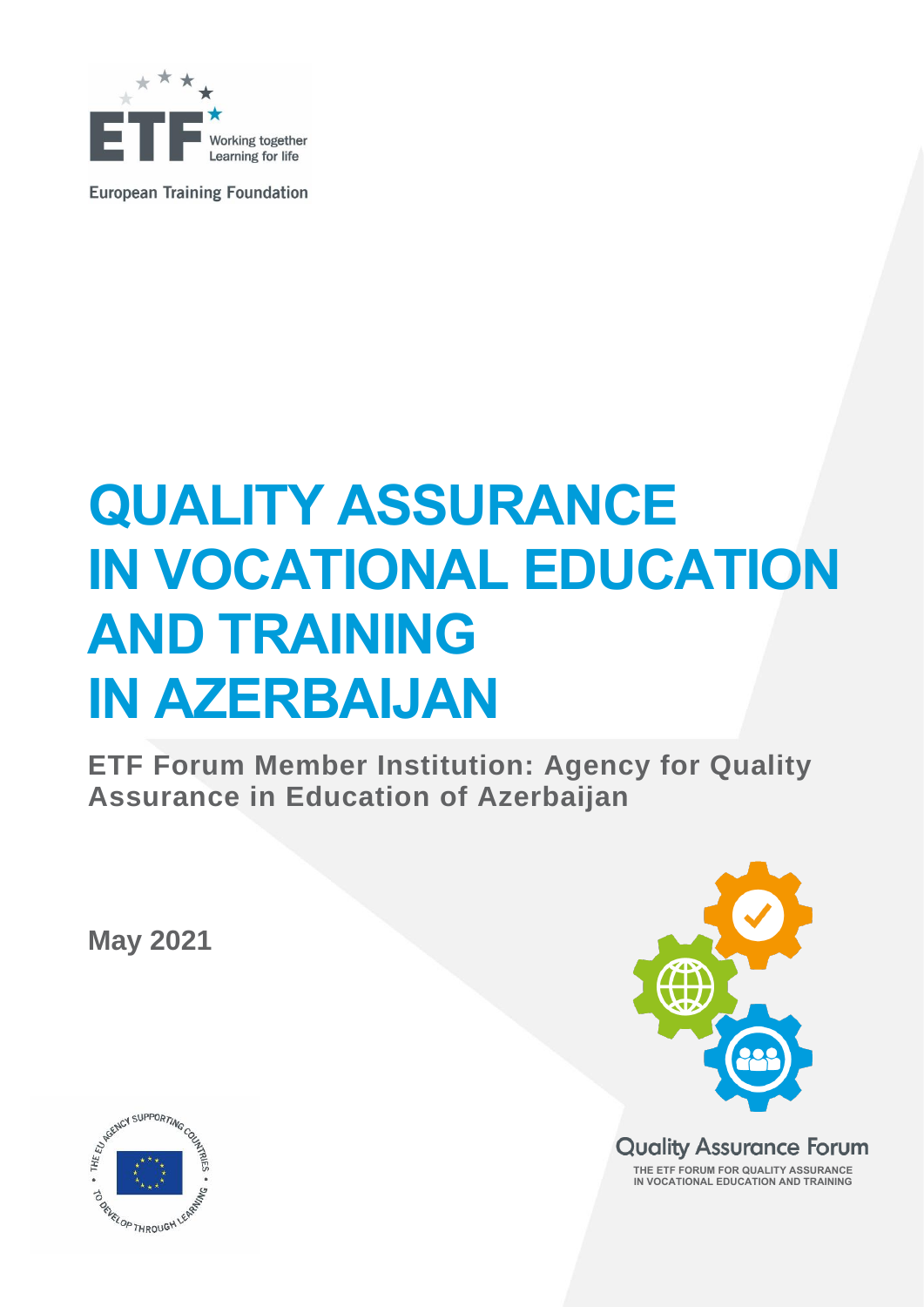The contents of this paper are the sole responsibility of the ETF and do not necessarily reflect the views of the EU institutions.

© European Training Foundation, 2021 Reproduction is authorised, provided the source is acknowledged.

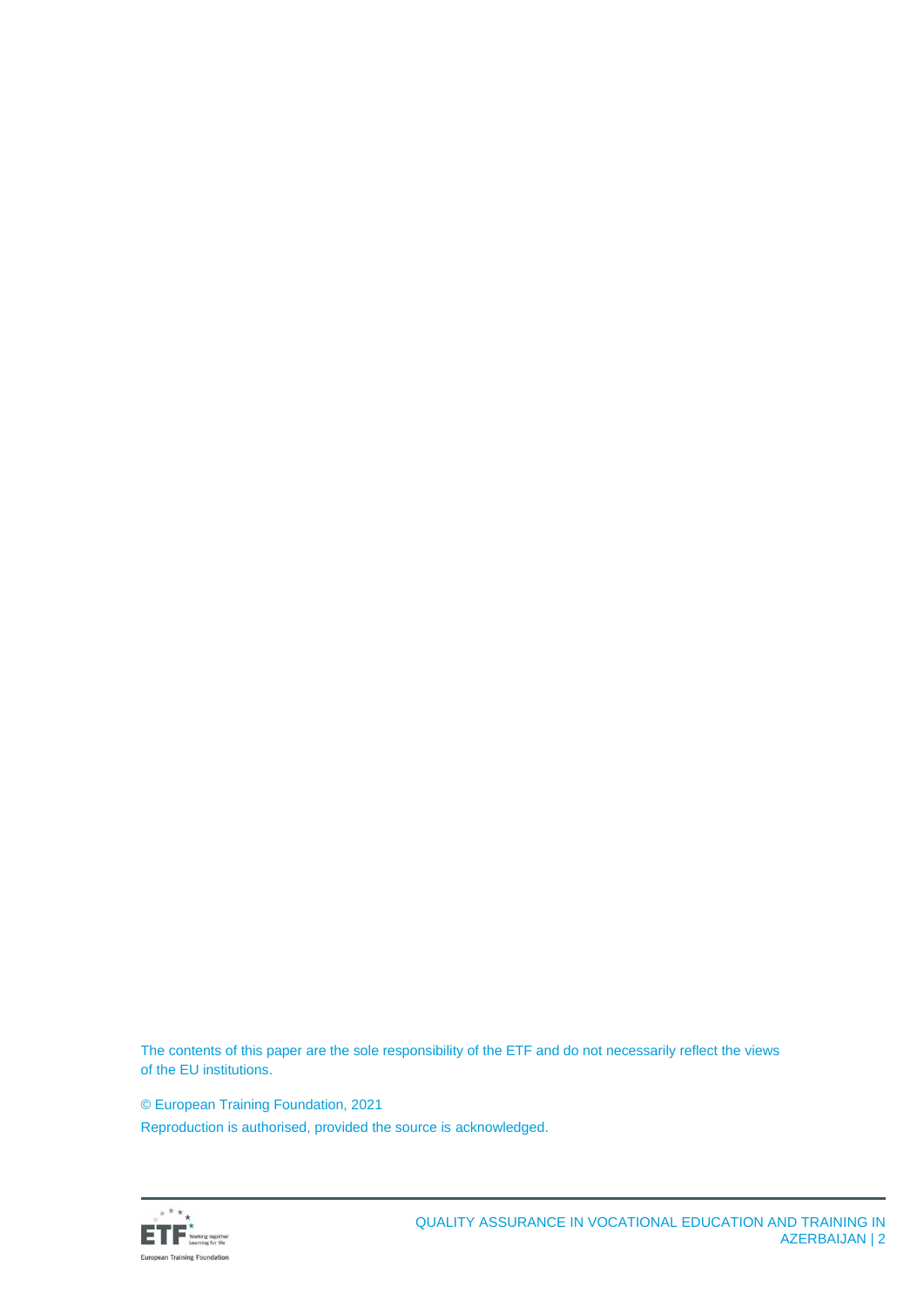# <span id="page-2-0"></span>**CONTENTS**

|                | <b>CONTENTS</b>                                               | 3              |
|----------------|---------------------------------------------------------------|----------------|
| $\mathbf{1}$ . | <b>INTRODUCTION</b>                                           | $\overline{4}$ |
| 1.1            | <b>National context</b>                                       | $\overline{4}$ |
| 1.2            | <b>Statistics</b>                                             | $\overline{4}$ |
|                | 1.3 The Vocational Education and Training (VET) system        | 5              |
| 2.             | <b>QUALITY ASSURANCE IN VOCATIONAL EDUCATION AND TRAINING</b> | $\overline{7}$ |
| 2.1            | Overview                                                      | $\overline{7}$ |
| 2.2            | General information on quality assurance at VET system level  | 8              |
| 2.3            | Quality assurance in key VET areas                            | 8              |
|                | <b>LIST OF ABBREVIATIONS</b>                                  | 12             |

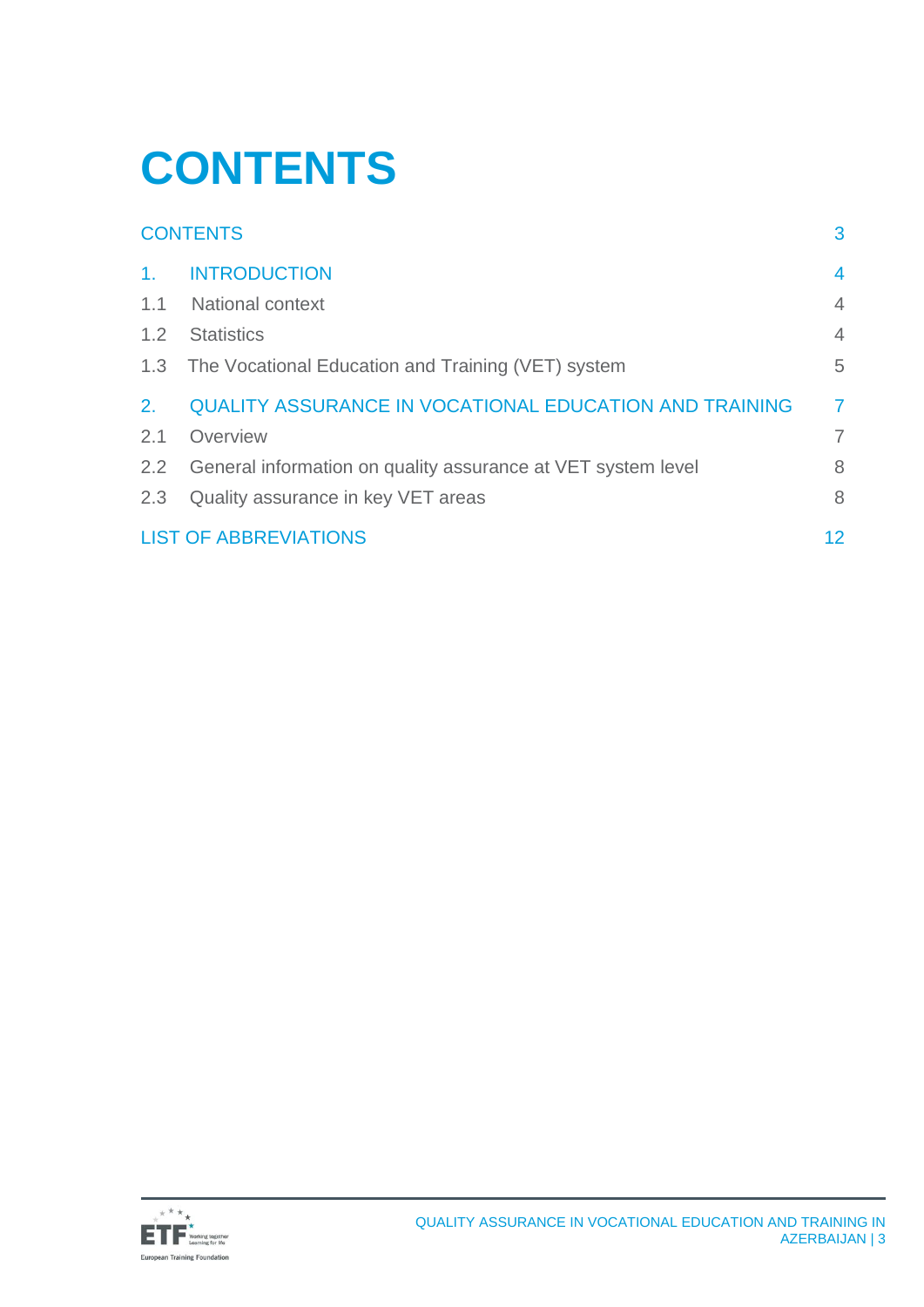# <span id="page-3-0"></span>**1. INTRODUCTION**

### <span id="page-3-1"></span>1.1 National context

Azerbaijan is an upper-middle income country with a population of 10 million. The country has a young population, although its share is decreasing (in 2020 the share of population aged 0-14 was  $22.4\%$ )<sup>1</sup>.

GDP growth rate was steady over 2018 (1.4%) and 2019 (1%), following GDP contraction caused by declining oil prices. The country has rich natural resources, particularly oil and gas. Economic diversification with a focus on industrial development and SMEs, and human capital development as a necessary prerequisite, are some of the country's primary goals.

In the labour market context, Azerbaijan has had high activity rates in the last five years (81.5% in the age cohort 20-64 in 2019, and 76% for women). The unemployment rate has been stable over the last five years (4.8 % in 2019). However, youth unemployment is more than double (12.4% in 2019 for the age cohort 15-24).

Over the last decade the participation rate in VET has been low, although slowly increasing. In 2019, only 14% of secondary education level students was enrolled in VET (ISCED 3), with a particularly low percentage of girls (7.3%). The country's active population has relatively low rates of educational attainment at high level (ISCED levels 5–8) – 16.6% in 2019. 76.4% of the active population was at a medium level of educational attainment in 2019 (ISCED levels 3–4).

The PISA test results of students from the capital Baku indicate a need to raise the quality of the education system – in 2018, over 60% of learners were underachieving in reading, while the figures were over 50% in mathematics and over 57% in science, that is failing to complete even simple tasks in the tested domains (i.e. failing Level 2 on the PISA scale).<sup>2</sup>

## <span id="page-3-2"></span>1.2 Statistics

#### **TABLE 1. POPULATION**

|      | <b>Size of population</b> | Size (%) of youth population (15-24) |
|------|---------------------------|--------------------------------------|
| 2010 | 8,997,586.00              | 29.9                                 |
| 2015 | 9,593,038.00              | 24.6                                 |
| 2020 | 10,067,108.00             | 19.7                                 |

Source: State Statistical Committee of the Republic of Azerbaijan

[https://www.etf.europa.eu/sites/default/files/2019-12/kiese\\_2019.pdf](https://www.etf.europa.eu/sites/default/files/2019-12/kiese_2019.pdf)



<sup>&</sup>lt;sup>1</sup> State Statistical Committee of the Republic of Azerbaijan

<sup>2</sup> 3 'Key indicators on education skills and employment 2019', ETF,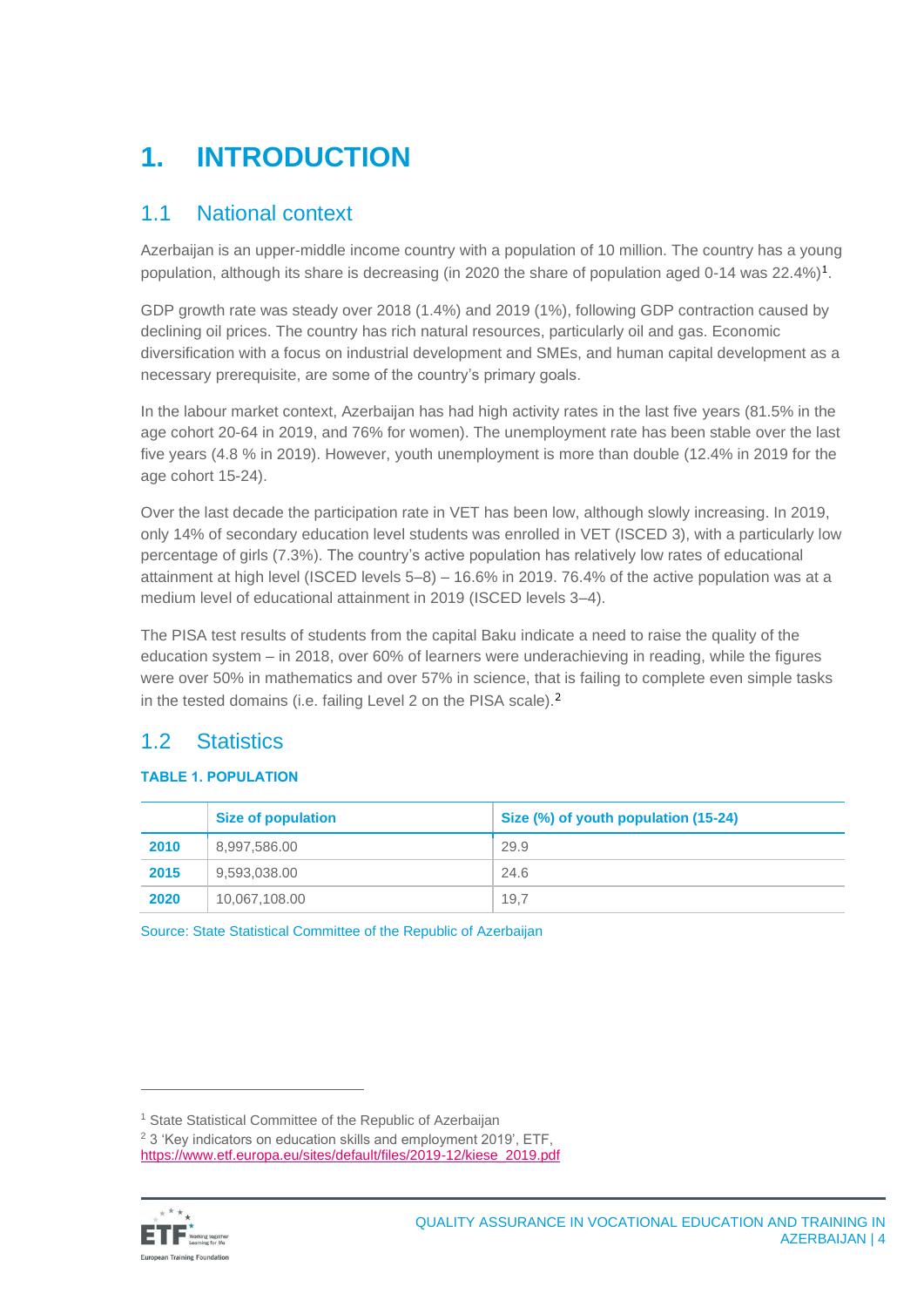#### **TABLE 2. EMPLOYMENT**

|      | Employment rate % (15+) | Employment rate of youth % (15-24) |
|------|-------------------------|------------------------------------|
| 2010 | 63                      | 29.2                               |
| 2015 | 66.3                    | 37.5                               |
| 2019 | 67.3                    | 41.3                               |

Source: State Statistical Committee of the Republic of Azerbaijan

#### **TABLE 3. EDUCATIONAL ATTAINMENT**

|      | <b>Early school leaving</b><br>$% (18-24)$ | Low $(\% , 15+)$ | <b>Medium (%, 15+)</b> | High $(\% , 15+)$ |
|------|--------------------------------------------|------------------|------------------------|-------------------|
| 2012 | <b>MD</b>                                  | 7.4              | 76.3                   | 16.3              |
| 2015 | <b>MD</b>                                  | 7.5              | 76.2                   | 16.3              |
| 2019 | <b>MD</b>                                  | 7.1              | 76.4                   | 16.6              |

Source: State Statistical Committee of the Republic of Azerbaijan

#### **TABLE 4. PARTICIPATION IN VOCATIONAL EDUCATION AND TRAINING (PERCENTAGE OF OVERALL AGE COHORT IN EDUCATION AND TRAINING)**

|      | <b>Upper-secondary (ISCED 3) VET</b> | Post upper-secondary (ISCED 4) VET |
|------|--------------------------------------|------------------------------------|
| 2010 | 13.2                                 | <b>MD</b>                          |
| 2015 | 13.5                                 | <b>MD</b>                          |
| 2019 | 14                                   | <b>MD</b>                          |

Source: State Statistical Committee of the Republic of Azerbaijan

#### **TABLE 5. SPENDING ON GENERAL EDUCATION AND ON VET**

|      | Spend on ISCED 3-4 all education (including<br>VET) as % of GDP | Spend on ISCED 3-4 VET only as % of GDP |
|------|-----------------------------------------------------------------|-----------------------------------------|
| 2010 | <b>MD</b>                                                       | <b>MD</b>                               |
| 2014 | <b>MD</b>                                                       | <b>MD</b>                               |
| 2018 | <b>MD</b>                                                       | <b>MD</b>                               |

## <span id="page-4-0"></span>1.3 The Vocational Education and Training (VET) system

VET in Azerbaijan comprises initial, technical and higher technical VET.

#### Governance and management

The Ministry of Education (MoE) oversees the functioning and development of the education system. It supervises educational institutions, develops educational standards and organises the provision of education in line with them, and it organises the accreditation of providers, and ensures monitoring and assessment. The State Agency on Vocational Education under the MoE, established in 2016, implements state policy in VET, develops and implements competence-based, results-oriented

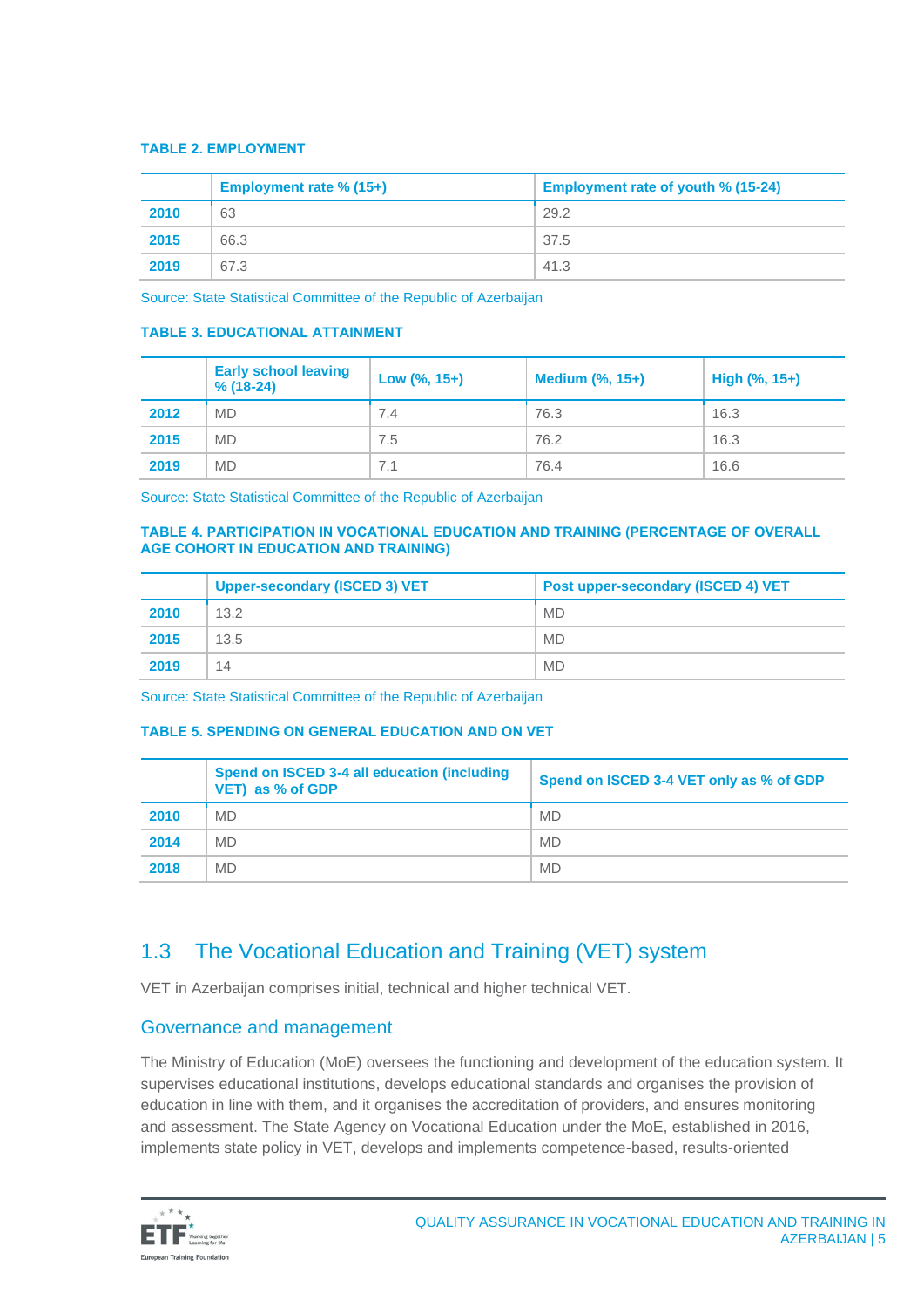education standards and curricula (programmes), promoting the application of innovation in the learning process.

The Ministry of Labour and Social Protection (MLSPP) implements public policy in the areas of labour relations and protection, use of labour resources, social protection, and employment. It coordinates the development of occupational and qualification standards.

The Education Quality Assurance Agency, established in 2019, is responsible for the licensing and accreditation of educational institutions, recognition of foreign qualifications, and validation of nonformal and informal learning.

The State Examination Centre conducts the final assessment of students at secondary schools and oversees entrance examinations and students' admission to higher education institutions.

Participation of non-state actors in VET governance is limited due to the lack of a forma social partnership mechanism in VET.

#### **Financing**

Public VET institutions are funded by the state, and private and municipal VET institutions are funded by the founders' budget. Currently, there is no mechanism for mobilising funding from private sources for public VET institutions. Public VET providers can generate revenue through provisional services but currently the amount is not significant.

Resources for VET schools are allocated by the MoE considering different factors such as school size, the number of students, expenditure of the school, and other factors. The financing norms for the following fiscal year by the public VET institutions are determined by the actual amount of budget allocations. Resource allocation does not consider the infrastructure and facility's needs, requirements of curricula, professional development of teachers or managers, or attracting professionals from employers and other organisations.

Azerbaijan is committed to developing a strong results'-based financing system. The Law on Vocational Education (adopted in 2018) envisages the establishment of "Vocational Education Development Fund" under MoE for managing and allocating funds among VET institutions in a transparent manner.

#### Regulatory frameworks

The VET system is mainly regulated by the:

- Education Law of the Republic of Azerbaijan, adopted on 19 June 2009;
- Vocational Education and Training Law of the Republic of Azerbaijan, adopted on 24 April 2018;
- Decree on the approval of the 'National Qualifications Framework for Lifelong Learning of the Republic of Azerbaijan', adopted on 18 July 2018.

#### Main provider institution types

Formal vocational education is provided by public and private vocational education institutions in vocational centres, vocational schools and vocational lyceums. Non-formal vocational education is provided by state-owned enterprises (e.g. SOCAR, Azerishiq, Azersu, Bakumetro, Sumgayit Chemical Park and others) and private companies. The State Employment Service conducts vocational trainings

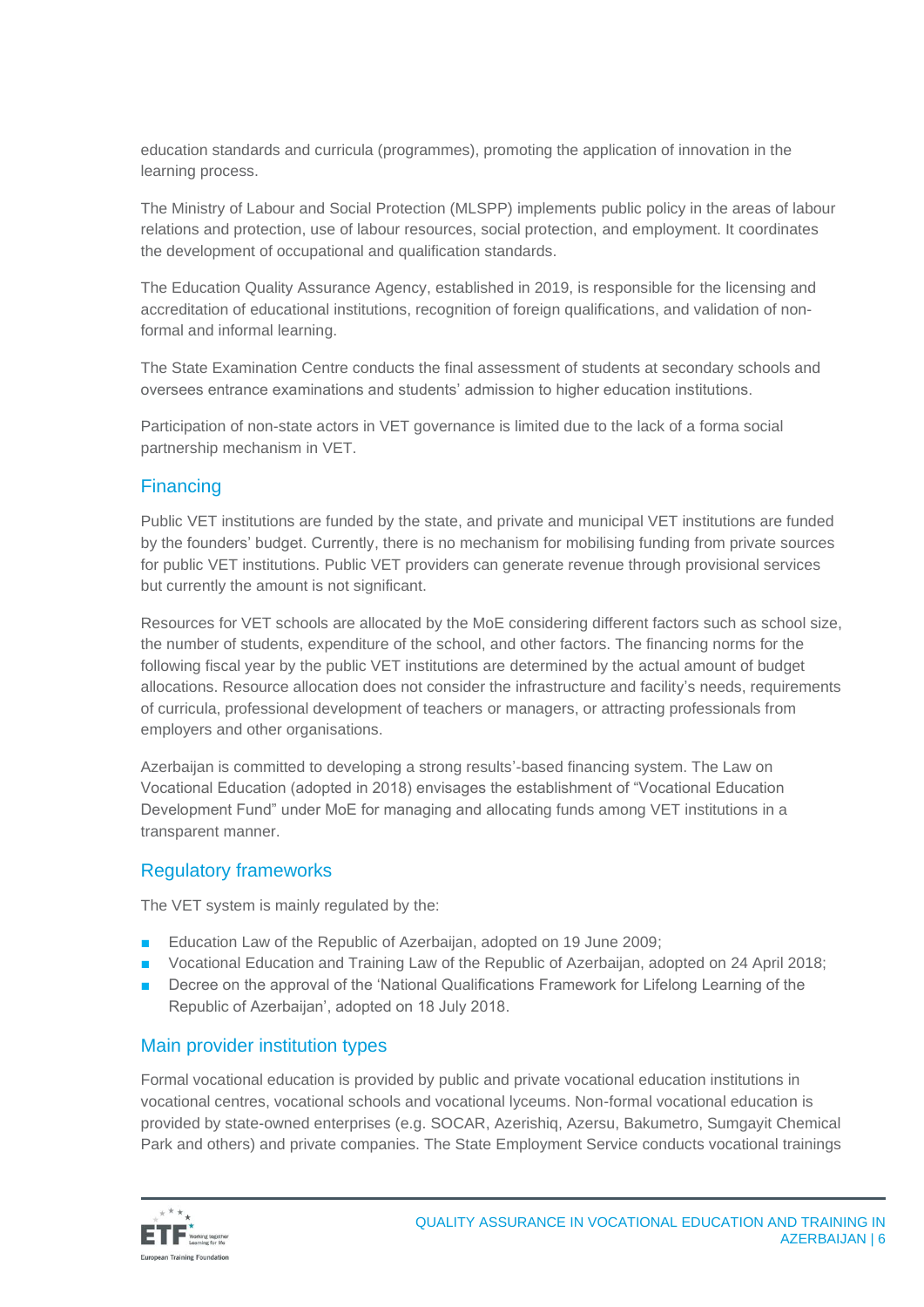for the unemployed and jobseekers in the training centres of the Ministry of Labour and Social **Protection** 

#### Main provision/programme types

VET in Azerbaijan is mostly school-based and is characterised by weak ties with the world of work. Although the study programmes include industrial experience which has to take place in facilities where the learners can practise, most of the classes are held in schools or in companies where learners get minimal practical experience. With large numbers of SMEs all over the country, these are the most likely workplaces for VET school graduates. Most of these SMEs do not have the required capacity and resources to provide good-quality practical training. Most of the donor-coordinated projects, including EU projects, are piloting WBL as part of newly designed curricula.

The Strategic Roadmap for Vocational VET in the Azerbaijan Republic acknowledges that partnerships with employers is one of the critical prerequisites for taking the vocational education system to an advanced level and envisages the establishment by 2025 of 10 differently specialized pilot vocational education schools within employer partnerships.

#### Main qualifications according to ISCED levels

Existing VET programmes are provided at ISCED levels 2 to 4. The duration of initial VET is 6 months to 1 year, leading to diplomas or certificates of EQF level 2,3 /ISCED 2. The duration of technical VET is 1 to 3 years, leading to diplomas or certificates of EQF level 3, 4/ ISCED 2,3. Higher VET duration is from 3 years (after completion of general secondary education) to 4 years (after completion of basic education) leading to diploma of sub-bachelor degree or certificates of EQF level 5/ ISCED 4

## <span id="page-6-0"></span>**2. QUALITY ASSURANCE IN VOCATIONAL EDUCATION AND TRAINING**

### <span id="page-6-1"></span>2.1 Overview

The strategic roadmap for VET approved in 2016 identified a number of challenges related to VET quality, such as an inflexible regulatory framework, outdated curricula and teaching resources, weak mechanisms of performance monitoring and evaluation, and a negative public perception of VET. The country implements elements of quality assurance system in VET, and important developments have taken place recently.

The Education Law states that education quality is defined by quality indicators at different levels of education (such as the curricula, learning outcomes of graduates, facilities and infrastructure, quality of teaching and others) based on educational standards. The VET Law sets out the following quality mechanisms specific to VET<sup>3</sup>:

■ State standards for VET that define the content, management, facilities, infrastructure, measurable quality indicators of educators, the level of knowledge, skills and behaviour of students at each level of vocational education;

<sup>3</sup> http://www.e-qanun.az/framework/39275

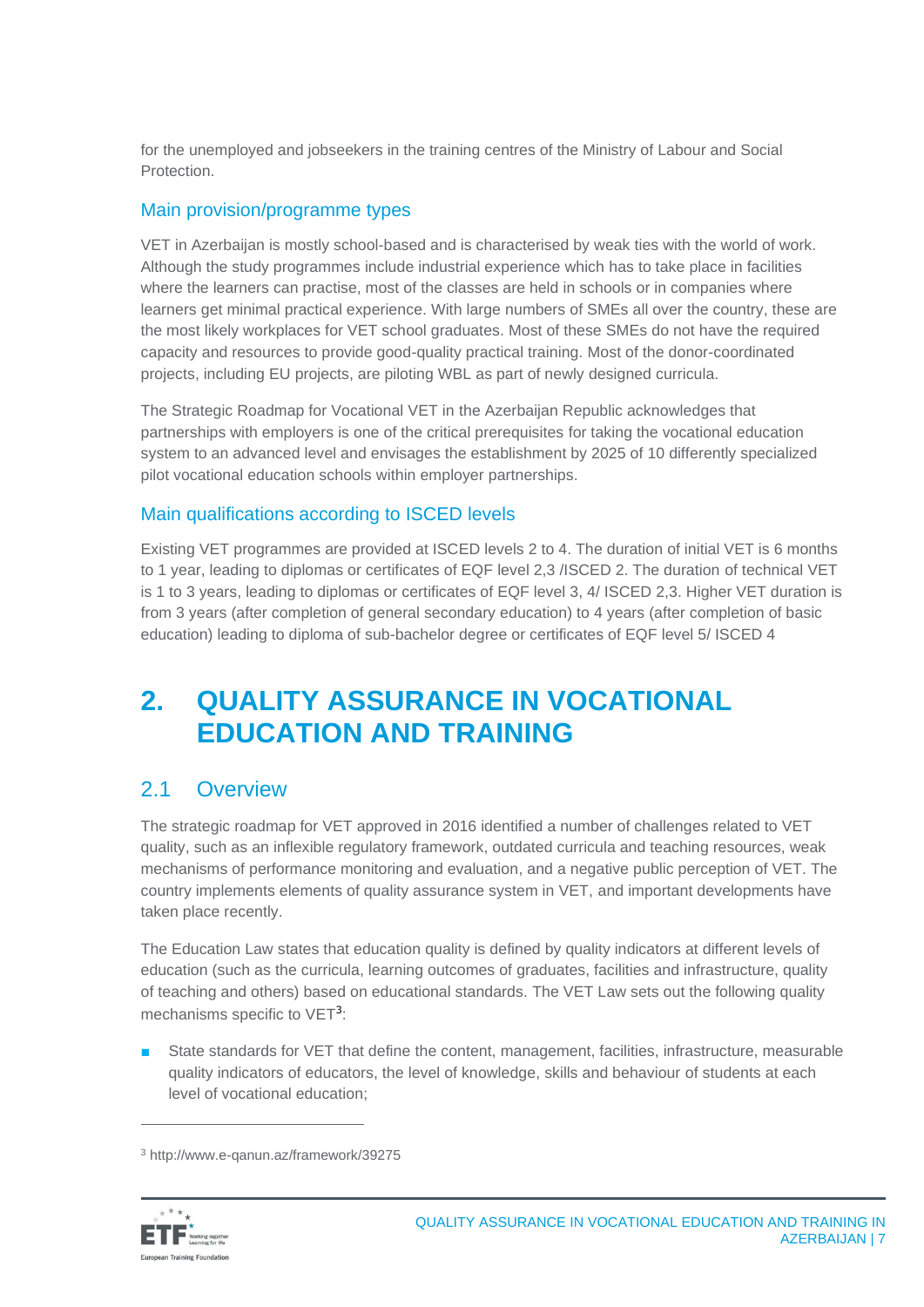■ licensing and accreditation of vocational education institutions.

A special body, the Education Quality Assurance Agency, was set up in 2019 to manage, among other tasks, the processes of accreditation of education institutions. It is also mandated to give advice and provide methodological support for the development of internal quality assurance systems in education institutions.

In 2018, Azerbaijan officially adopted an 8-level National Qualifications Framework (AzQF), spanning qualifications from general, vocational, higher and further education. One of the objectives of the AzQF is to improve learning outcomes related to qualifications.

## <span id="page-7-0"></span>2.2 General information on quality assurance at VET system level

The overall responsibility for education quality assurance policy belongs to the Ministry of Education.

The State Agency on Vocational Education and its Department of Management, Quality Assurance and Monitoring of Vocational Education Institutions are responsible for the overall governance of quality assurance in VET.

The Education Quality Assurance Agency operating under the Ministry of Education is responsible for the accreditation of all educational institutions, as well as for organising consulting and methodological support services related to the establishment and development of internal quality assurance systems in educational institutions, and evaluation of the activities of the internal quality assurance systems of education institutions and provision of recommendations on their improvement. Vocational education institutions organise their internal quality assurance in line with the state educational standards.

The State Examination Center carries out final assessments (attestation) of students studying at general educational institutions, and organises the admission of students to secondary vocational education institutions and higher education institutions. It also holds exams for the recruitment and continuation of work for the civil service.<sup>4</sup>

VET Quality assurance related legislation includes:

- Education Law of the Republic of Azerbaijan, adopted on 19 June 2009;
- Vocational Education and Training Law of the Republic of Azerbaijan, adopted on 24 April 2018;
- New Attestation Rules on Vocational Education, adopted on 13 March 2019;
- Rules for Accreditation of Educational Institutions, adopted 28 September 2010;
- Decree on the approval of the 'National Qualifications Framework for Lifelong Learning of the Republic of Azerbaijan', 18 July 2018.

## <span id="page-7-1"></span>2.3 Quality assurance in key VET areas

#### Evidence – Statistics and research and development

The absence of advanced mechanisms for evaluating and monitoring the performance of vocational education schools was identified as one of major problems of the VET system by the Strategic

<sup>4</sup> <http://dim.gov.az/en/docs/>

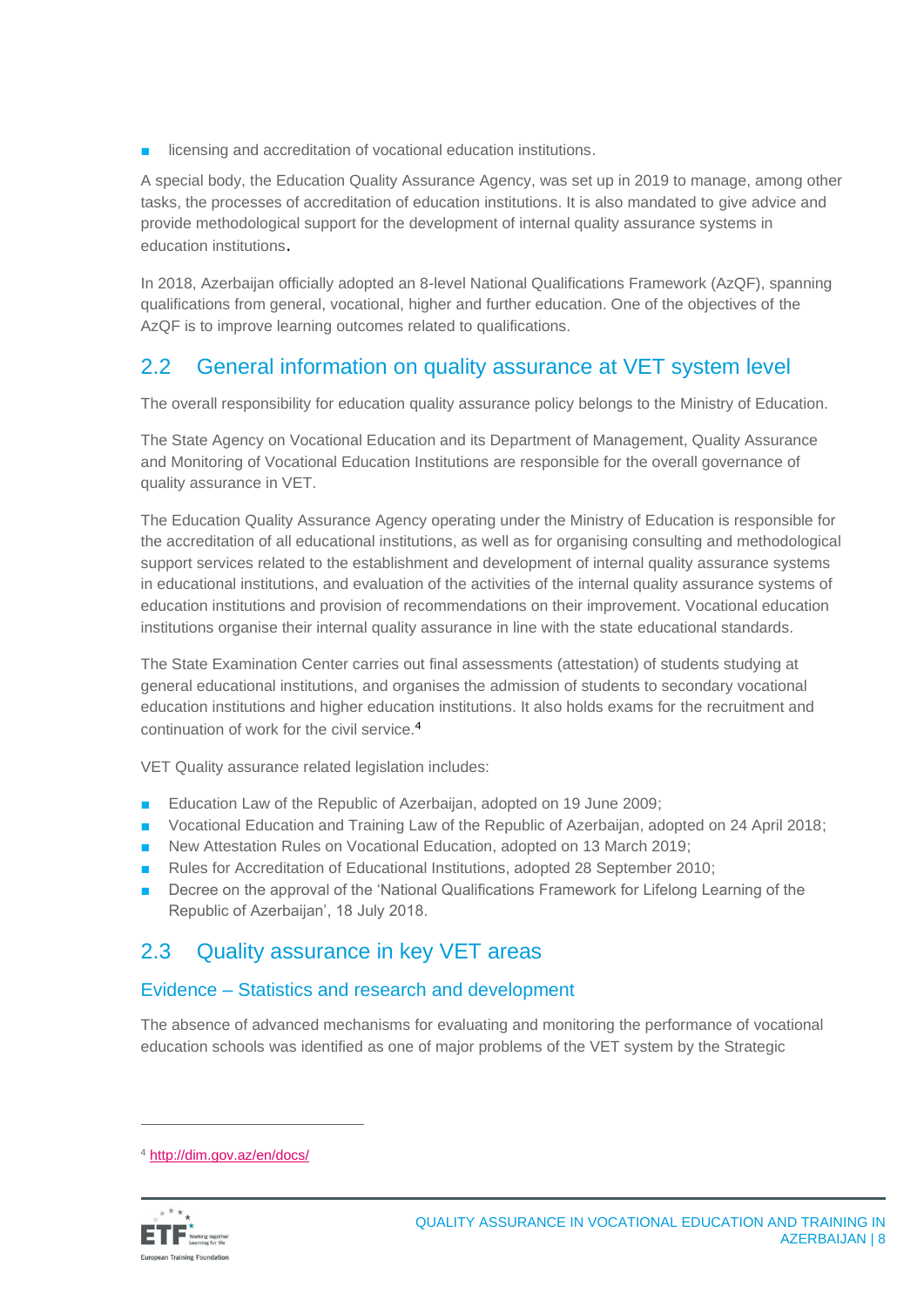roadmap for VET. Administrative data on school enrolment exist, but survey data and long-term analysis of VET are lacking.

The National Observatory on Labour Market and Social Protection Affairs under the Ministry of Labour and Social Protection of Population was set up in 2020 to analyse the current situation in the labour market in order to make effective policy decisions. Its functions include the analysis of skills needs, skills' forecasts, and graduates' transition from education to the labour market.

As a result of the EU technical assistance project "EU support to VET in Azerbaijan", a concept has been developed for VET Management Information System. A concept and a set of indicators have also been developed for the Monitoring and Evaluation system in VET. However, the systems have still to be made operational – the intention is to create national systems for the entire education sector.<sup>5</sup>

#### Quality assurance and the qualifications cycle

One of the objectives of the AzQF adopted in 2018 is to improve the quality and transparency of qualifications. It states that "all qualifications are quality assured and quality assurance encompasses all relevant processes including a description of expected learning outcomes, assessment and validation of an individual's learning achievement".

Quality assurance at the national level is regulated by educational standards. In March 2019, the 'State standard for vocational education' was adopted<sup>6</sup>. The standard defines expected learning outcomes in terms of learners' knowledge, skills and competences. It specifies learning content and requirements for trainers, training infrastructures and teaching material. The standard ensures a modular structure of the curriculum. It also includes eight key competences for lifelong learning adapted to local circumstances.

Additionally, the current regulatory framework envisages a parallel use of the qualifications standards. The relationship between the qualification standards and education standards must be further clarified to ensure that the process of developing and describing qualifications is efficient and free from overlaps.

Currently, the MoE issues educational standards and the MLSPP oversees the development of occupational and qualifications standards. The relevance of qualifications is assured by the use of occupational standards which are developed by sector committees. Regulations for the development and registration of occupational and qualification standards provide sector committees with a framework conducive to collaborating with public agencies, education and training providers, trade unions and employers' associations. Qualification standards include key, core, and specific competences. So far, a few hundred occupational standards have been developed. They are available on the website of the MLSPP<sup>7</sup> .

As a result of the EU Project "Support to Implementation of National Qualifications Framework in Azerbaijan", a number of methodological and guidance tools have been developed to enhance the

<sup>7</sup> <https://www.sosial.gov.az/en/specialty-standards>



<sup>&</sup>lt;sup>5</sup> SUPPORT TO VOCATIONAL EDUCATION AND TRAINING (VET) IN AZERBAIJAN, EuropeAid/137866/DH/S, Final report July 2020

<sup>6</sup> <http://www.e-qanun.az/framework/41741>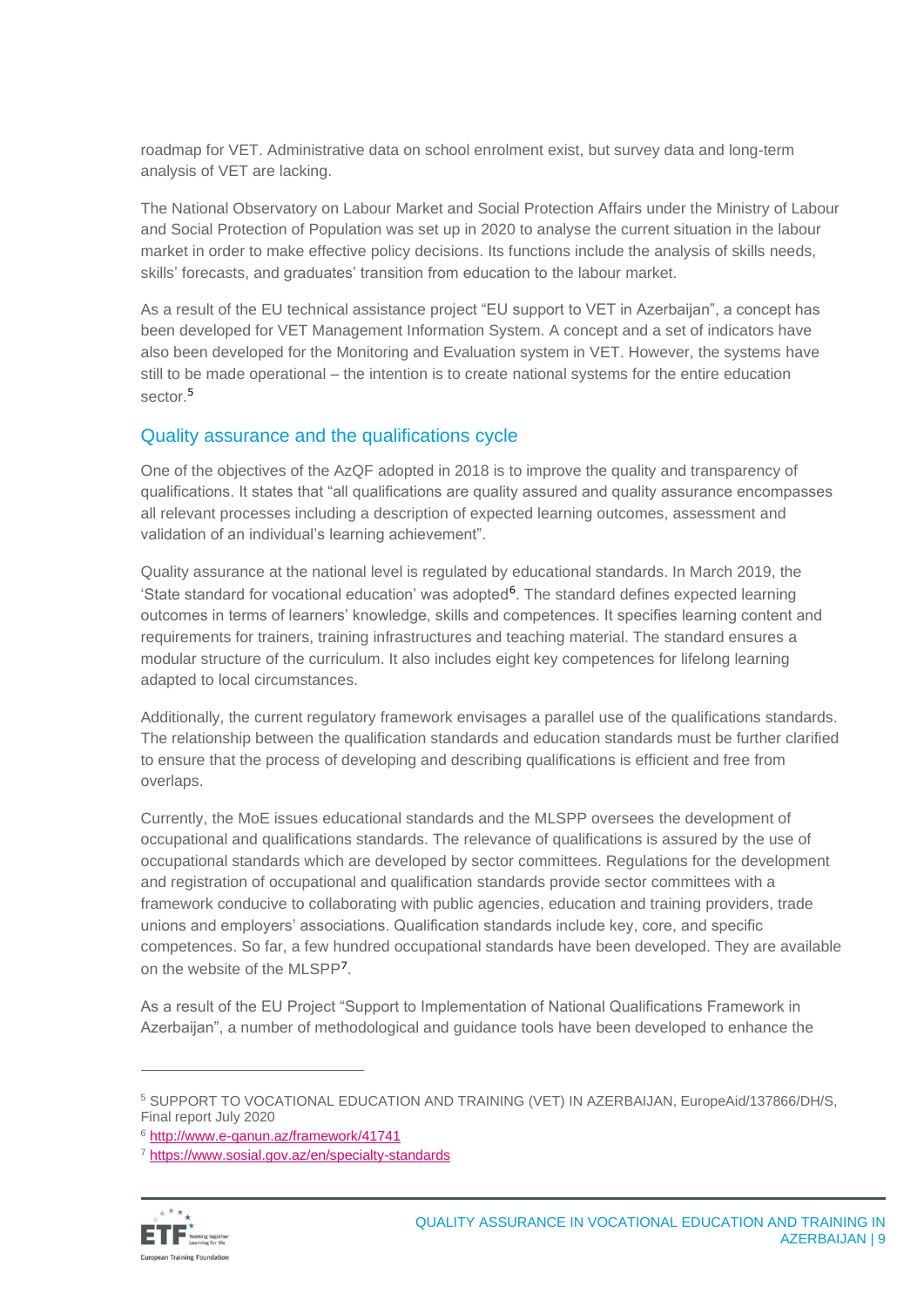quality of qualifications: Methodology for developing Occupational Maps, Guidelines for developing education standards from occupational standards, Guidance materials for developing Study Programmes from Qualification Standards, Guidelines for the validation of Non-Formal and Informal Learning, and Guidelines for the internal and external QA of assessment and certification processes, including the QA for VNFIL.

#### Quality assurance and VET provision/provider institutions

External quality arrangements are regulated by the Rules for accreditation of educational institutions (adopted on 28 September 2010).<sup>8</sup> Accreditation of vocational training institutions is carried out every 5 years. According to the Rules, the accreditation of an education establishment is carried out in order to specify the conformity of the organisation of education process, material and technical basis of the establishment, curricula, personnel potential, financial resources and educational infrastructure to the requirements of state education standards and other normative-legal acts.

The Education Quality Assurance Agency implements the accreditation of educational institutions and sets related requirements and criteria.

Both the AzQF and the Rules for accreditation of educational institutions envisage internal quality assurance processes. In accordance with the Rules for accreditation, educational institutions submit self-assessment reports to the MoE at least a month before the accreditation process. The report on self-assessment results includes information on the organisational and legal provision of the education activity; management of the education establishment; the content and the structure of preparedness on education programmes – assessment of the organisation of the training process; quality of the preparedness on education programmes; staffing; scientific-research activity; international cooperation; the material and technical bases; social conditions; and financial provisions.

However, self-assessment and peer reviews are not widely used yet in the education sector.

The Regulation on the monitoring of vocational education institutions of 2 March 2018 provides for the monitoring of VET institutions in the domains of the curricula, personnel, educational infrastructure and teaching processes. The State Agency on Vocational Education implements this monitoring.

The planned 2021 EU-funded Twinning Project is aimed at quality improvements in vocational education through the introduction of self-assessment, peer reviews and performance monitoring mechanisms. It will support the State Agency on Vocational Education and Education Quality Assurance Agency in the development of policy and procedures for internal and external quality assurance in the VET system.

#### Quality assurance and VET teacher/trainer qualification standards and continuing professional development (CPD)

The minimum quality indicators for teachers and trainers/masters are set out in the Law on Vocational Education, as well as in the State Standards for Vocational Education. Thus, the VET Law states that one of the duties of the state VET is to "ensure the training of personnel for the vocational education and training system at higher education institutions, and involve highly qualified specialists in the vocational education and training system". Related to CPD requirements, the Law states that VET

<sup>8</sup> <https://nk.gov.az/az/document/4997/>

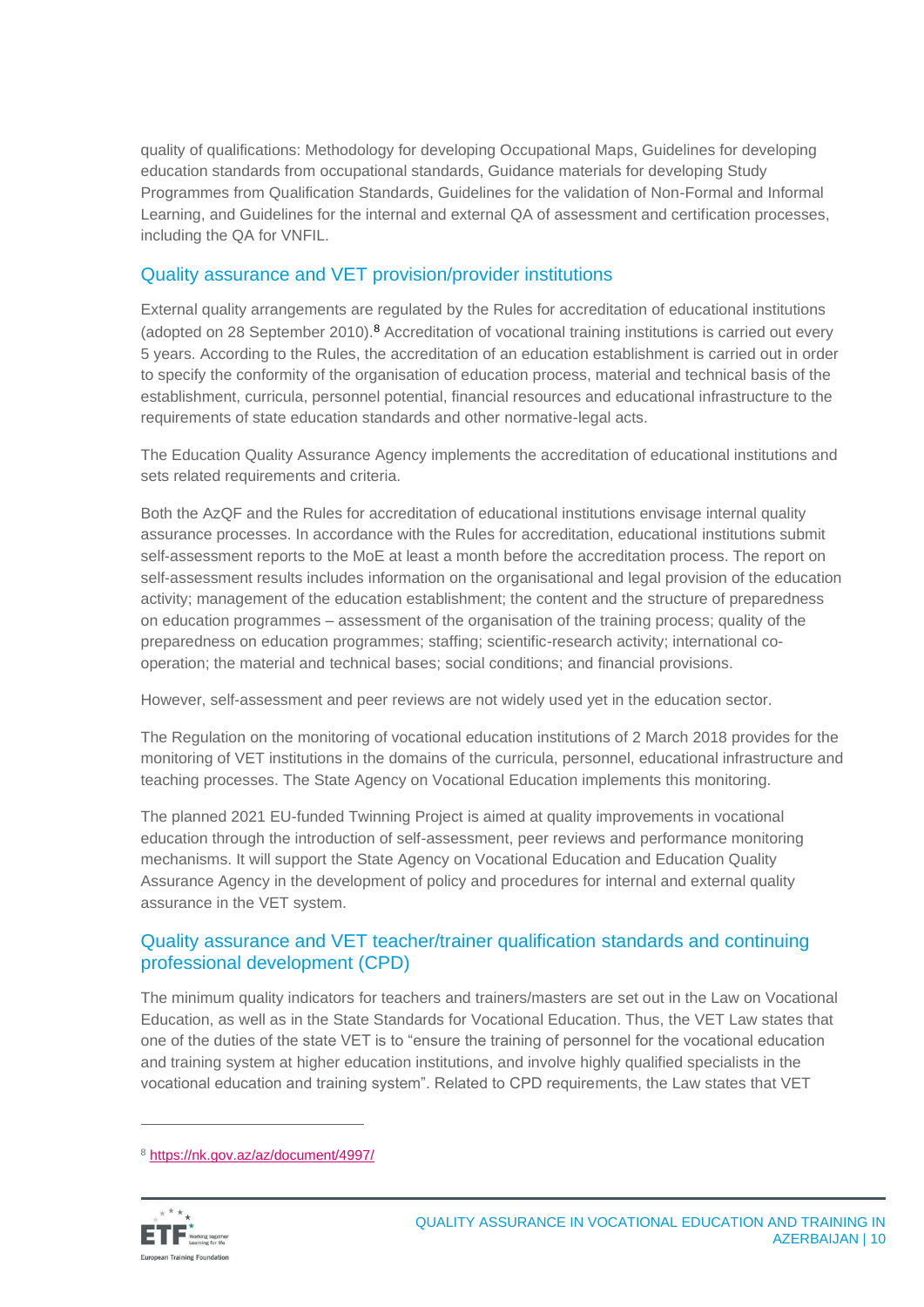institutions must ensure that "industrial trainers are trained at relevant enterprises for acquaintance with advanced techniques and technology". One of the duties of educators is "to attend courses and attestation for the purpose of improving qualifications, and increasing scientific-pedagogical and professional level in accordance with the legislation". The State standards for VET state that "Vocational subject teachers and industrial training masters are provided with internships on new equipment and technologies at the enterprises and organizations determined by the Ministry of Education of the Republic of Azerbaijan at least every 2 years in accordance with their professions".

The VET Law defines the requirements for attestation of VET teachers and trainers. The State standards for VET require the diagnostic assessment of the knowledge and skills of educators working in VET institutions. They also provide a set of quality indicators for VET educators.

Teachers of general education subjects at VET institutions are recruited by the MoE through exambased competitions in accordance with the "Teacher Recruitment" procedure.

Specialised teachers are recruited by the VET institutions based on the minimum requirements set by the regulatory documents. The minimum qualifications required for trainers/masters are vocational education (higher, full secondary) and a specialisation (of at least 3 years of production or pedagogical experience) in the relevant professional area, in the basic specialisation of the subjects taught.

In spite of the existing legislative provisions for the minimum quality indicators for teachers and trainers, the quality of VET staff is low. A comprehensive teacher development policy in VET has not been developed yet. Until recently, the participation of teachers and trainers in professional development courses, seminars or training has been very limited and has focused on theoretical knowledge.

A Strategic roadmap addresses the current unsatisfactory competency level of the teaching personnel. The aim of the roadmap is to establish the conditions and criteria for selecting and recruiting teachers, as well as induction measures for new teachers entering the profession. Another aim of the roadmap is to develop teacher performance evaluation measures, including student feedback surveys, and the related feedback loops.